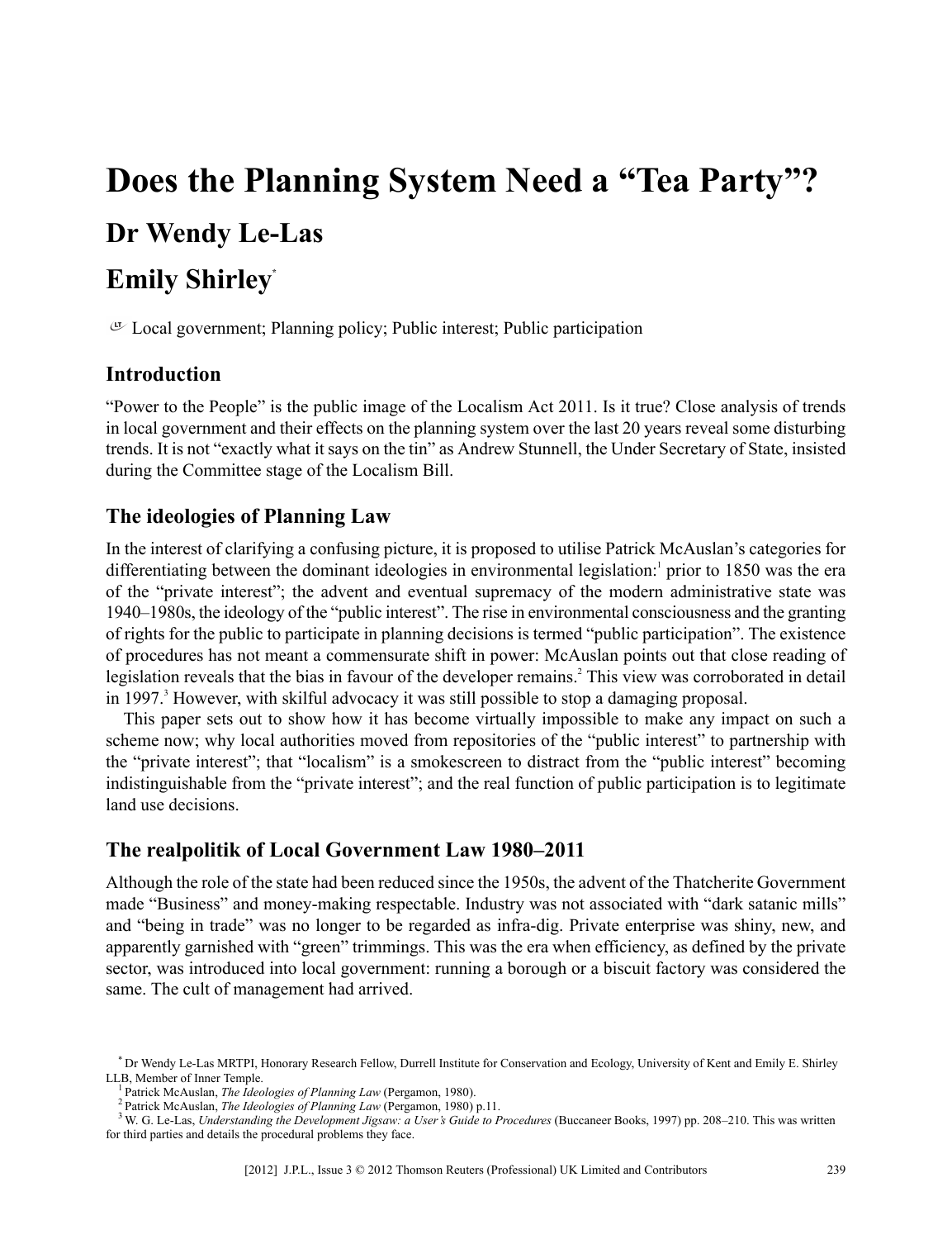The new Labour administration in 1997 wanted to tighten up the delivery of services by local government through the introduction of targets.<sup>4</sup> In the 1999 Local Government Act the concept of "Best Value" impacted adversely on third parties participating in the planning system.<sup>5</sup> In particular, it exacerbated an existing problem, namely officers threatening Members that should an application be refused, the developer would go to appeal and costs would be awarded against the Local Planning Authority ("LPA"). New councillors are taught the basics of planning law and policy, but lack the confidence to challenge their officers if misleading information is given. This threat is particularly effective in times when money is scarce. Given that the only way that an LPA can finance infrastructure is by permitting development, the piper calls the tune.

The first aim of the 2000 Local Government Act ("LGA") was to streamline the internal operation of local government. The committee system was abolished for everything except development control. The overwhelming majority of LPAs voted for cabinet government rather than an elected mayor.<sup>6</sup> This sat well with the traditional party affiliations.<sup>7</sup> The 2000 LGA concentrated the power in the hands of the cabinet consisting of the Leader of the Council and "portfolio holders" who represent the various departments of the LPA. They liaise directly with the department. Initially Chief Executives panicked that their influence would be much diminished<sup>8</sup> but, in practice, they joined the "politically relevant" sector<sup>9</sup> of the LPA i.e. the Cabinet, where the power lies.

The days of professionally qualified chief officers has gone: administrators run merged departments, sometimes spread over neighbouring boroughs and many staff are part time. A conscientious councillor may never identify the source of a problem. Development schemes are formulated between portfolio holders and managers. These are rubberstamped by the Planning committee before going out to public consultation but return straight to the Cabinet for decision: there is no vehicle for public questioning of this decision. A Cabinet's activities are overseen by the Overview and Scrutiny Committee: it can call the Cabinet to account, but, crucially, there are no powers to make them change course.<sup>10</sup> The 2000 LGA did create a National Standards Board and require LPAs to have standards committees and codes of conduct. Officers were to be included but it never happened despite their growing power. Meanwhile "Backbench" councillors are left to liaise with their wards and raise any pressing issues with the portfolio holders. Those considered "troublesome" are simply left out of any working parties, e.g. the development plan sub-committee.<sup>11</sup> Thus the power of the LPA has been concentrated into the hands of the Cabinet.<sup>12</sup>

Secondly, the LGA 2000 s.2 gave LPAs the power of "wellbeing" in terms of the economic, social and environmental wellbeing of the area. This has enabled Chief Executives to take up positions on local bodies which would be improper for Members. For example the Chief Executive of Canterbury City Council created a lobbying body called Canterbury 4 Business and sits on the boards of no less than five other committees and institutions within the district with an interest in planning. When this was queried<sup>13</sup> the reply from the legal department cited the power of wellbeing.<sup>14</sup> The independence essential for forming a dispassionate view on a planning application is now considered old fashioned. Cabinets and Partnerships have made refusal virtually impossible for any application of public importance. Should an LPA have the temerity to refuse an application, even complex cases are handled by written representations because of pressure on the Planning Inspectorate to speed up the system.

<sup>4</sup> *Municipal Journal* March 26, 1999. Also the 1998 White Paper, *Modern Local Government: In Touch with the People*.

<sup>5</sup> W .G. Le-Las, "Planning & Best Value" (January 2000) *Local Council Review* Vol.51 No.6, pp.18, 19.

<sup>6</sup> *Municipal Journal*, May 28, 1999.

<sup>7</sup> *Municipal Journal*, August 25, 1999.

<sup>8</sup> See *Municipal Journal*, January 2000.

<sup>9</sup> D. Easton, *A Systems analysis of Political Life* (London: John Wiley & Sons, 1965) pp.385, 401.

<sup>10</sup> See, e.g. *www.canterbury.gov.uk* [Accessed December 14, 2011]. Constitution p.166.

<sup>&</sup>lt;sup>11</sup> See, e.g. www.canterbury.gov.uk [Accessed December 14, 2011]. Constitution p.166.

<sup>&</sup>lt;sup>12</sup> Otherwise known as the Executive.

<sup>&</sup>lt;sup>13</sup> Letter from Dr W. G. Le-Las to Mark Ellender, Canterbury City Council dated February 14, 2011.

<sup>&</sup>lt;sup>14</sup> Letter from Mark Ellender, Canterbury City Council in reply to Dr W. G. Le-Las dated February 18, 2011.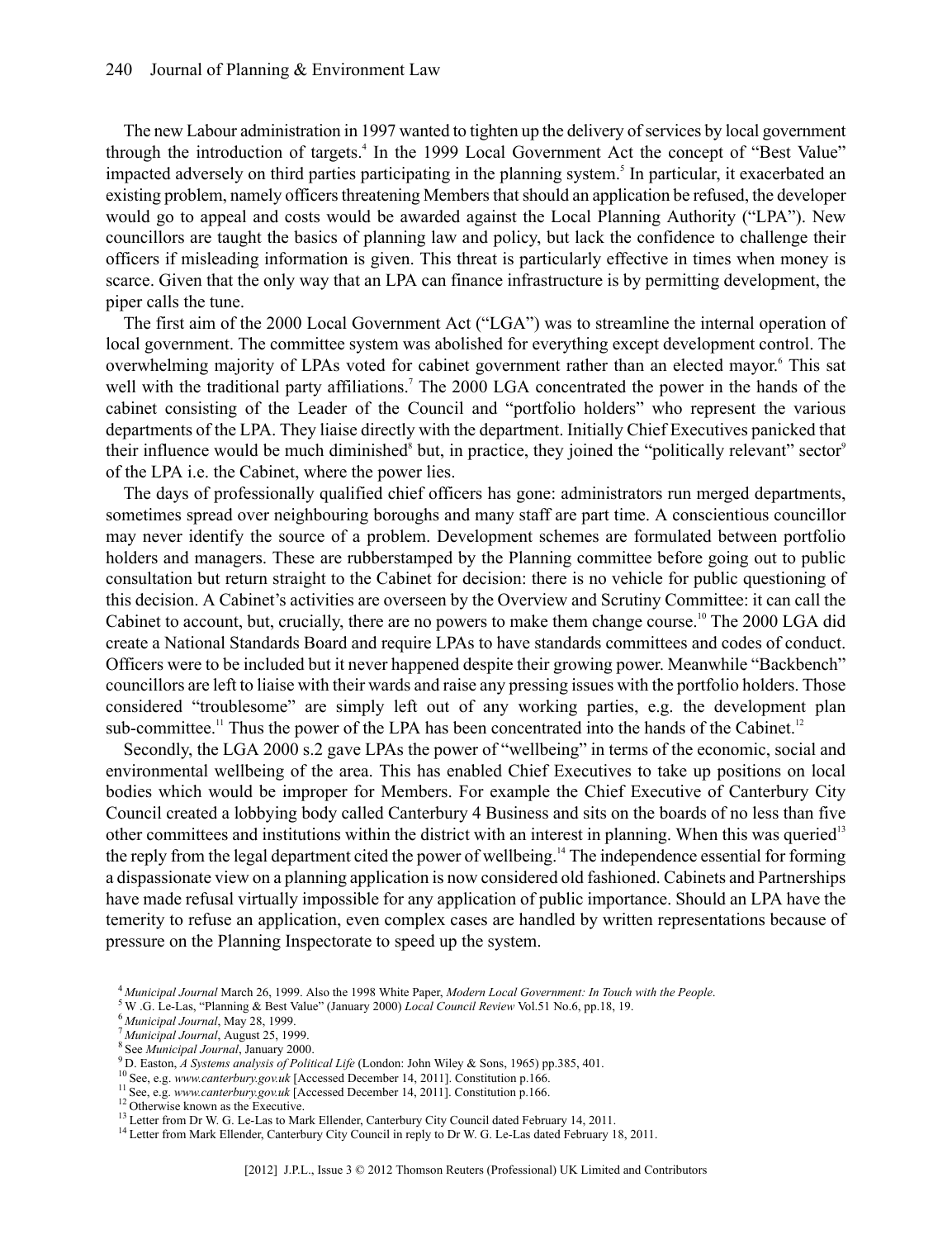The LGA 2000 also empowered LPAs to set up Local Strategic Partnerships ("LSPs") to bring together all sections of the community to improve quality of life. LSPs were empowered to produce Community Strategies, the land use planning aspects of which were to form an integral part of the Local Development Framework set out in the 2004 Planning and Compulsory Purchase Act. In practice the local business sector wielded a dominant influence over the development plan: the terms "Sustainable" and "Community" are myths applied to the Strategy.

Furthermore LSPs became involved in creating Local Investment Plans ("LIPs"). These were designed to facilitate Community Strategies. The LIPs prioritised development aims for specific areas and were used to secure government funding for implementation. LIPS are not part of the LDF process or subject to Strategic Environmental Assessment.<sup>15</sup> Of more concern because of their greater size, are the new Local Enterprise Partnerships ("LEPs").<sup>16</sup> LPAs and businesses were invited to form their own economic development groupings to replace the Regional Development Agencies.<sup>17</sup> Indeed LEPs will now be administering infrastructure funding both from central government<sup>18</sup> and the European Union.<sup>19</sup>

The ability to acquire funding and sign contracts provides key parties on the LSP or LEP, usually those supporting business interests, with far more power and ability to influence what happens than non-executive Members of the LPA. There are manifest dangers in this:

- Certain individuals within partnerships cannot be held to account for a specific decision taken.
- Individual decisions or policies may not get proper scrutiny by a committee of elected Members.
- Elected Members become powerless to challenge a decision or policy because of its being tied up with government funding streams.

Thus calling an individual to account over the finances of some important land-use planning project has gone. The gravity of this situation has been compounded by changes to the development plan system in 2004.<sup>20</sup> Development Plan Documents ("DPDs") have Public Examinations which are inquisitorial rather than adversarial in form.<sup>21</sup> The agenda for a Public Examination is set by the Inspector on the basis of written responses and weeks spent in discussion with the LPA. The job of the Inspector is to decide whether the DPD is "sound", i.e. is it feasible? Clearly a scheme, within a development plan, which has money attached, has greater credibility with an Inspector than one without.

Attendance at hearings is by invitation only but this has not proved difficult for those who can demonstrate their contribution to a debate. More of a problem is challenging the agenda if the Inspector does not want to explore the matter; there is no way to force the issue. It could be argued that the soundness test for DPDs is the planning equivalent of *Wednesbury* unreasonableness: as long as the DPDs is rational it will get approved regardless of whether it is plausible or in the long term environmental interest.<sup>22</sup> The 2008 Planning Act introduced a fast track system for major infrastructure proposals which hitherto had been debated in large public inquiries. Here again the public examination system is to be used and public participation kept to a minimum.

 $^{22}$  In addition, there are LPAs which have opted for a detailed Core Strategy followed by Supplementary Planning Documents which have no public hearing. Should the Master Plan not conform to the Core Strategy, there is no safety net.

<sup>&</sup>lt;sup>15</sup> Letter to Mrs Emily Shirley from Roger Smithson, CLG dated March 16, 2011.

<sup>&</sup>lt;sup>16</sup> "Local Growth: Realising Every Place's Potential" October 2010, CM 7961.

<sup>&</sup>lt;sup>17</sup> Department of Business Innovation and Skills, June 29, 2011.

<sup>18</sup> Planning, *Journal of the Royal Town Planning Institute*, October 7, 2011.

<sup>19</sup> *Yorkshire Post*, December 8, 2011.

<sup>&</sup>lt;sup>20</sup> The Planning and Compulsory Purchase Act 2004.

<sup>&</sup>lt;sup>21</sup> These were brought in the wake of the 237 days of the Greater London Development Plan Inquiry in 1969–1971, the first and last Structure Plan inquiry. EIPs were used for Structure and Regional Plans because it was thought that they were far too remote for public participation. Local Plans had had inquiries into objections which gave the public a statutory right to be heard, although written objections were encouraged.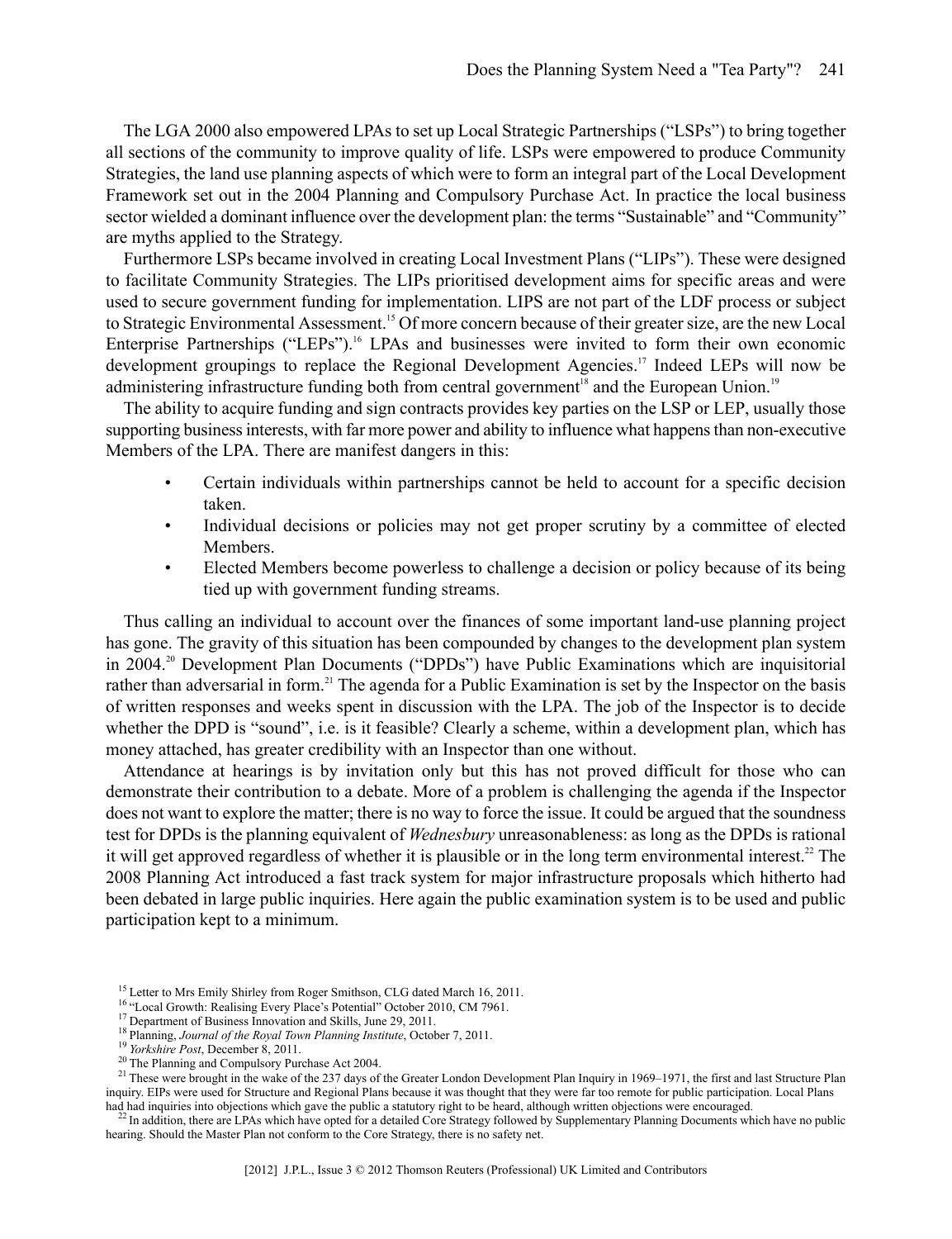There has always been provision for a Minister to call-in a significant application for his own determination. All governments have sought to keep down the numbers much to the chagrin of those concerned with public participation.<sup>23</sup> However, the DCLG Direction of  $2008<sup>24</sup>$  has succeeded in halving the already meagre numbers of applications being called-in, from circa 100 to only 50 out of half a million applications per year. Calls-ins are vitally important as a safeguard for local communities faced with the combination of a supine LPA and a powerful developer: the community is totally impotent even with the support of a government agency such as English Heritage or Natural England because they lack the funds to risk judicial review.

The first decade of this century has seen a radical departure from the traditional structure of local government. Gone are the days when a concerned member of the public could ask their Member to query some matter with a planning officer. Cabinet government, served by managers was decoupled from both the general public and the professionals. The business community, supposed source of economic growth/human happiness, has become a Cabinet's best buddy. The "Public Interest" went into partnership with the "Private Interest" against "Public Participation".

#### **The divorce of local government from local democracy**

Then came the seismic shift introduced by the 2011 Localism Act. An LPA has the power to do anything that an individual may do: the power to do it *anywhere in the United Kingdom*, or *elsewhere*; the power to do it for, or *otherwise than for the benefit of the authority, its area or persons resident or present in its area*. <sup>25</sup> Commercial activities may be undertaken via companies. It is possible that such a company could be involved in a land-use scheme at the far end of the United Kingdom or even abroad. Ratepayers will not have the protection of shareholders. The express intention of the Act is to prevent the battles with the courts over whether the activity of a given LPA is within its statutory remit or related to the interests of the local population.<sup>26</sup>

The Standards' Boards for England and Wales are to be abolished, as is the need for standards committees within LPAs.<sup>27</sup> Only toothless codes of conduct remain. There is the option of returning to governance by committee<sup>28</sup> but it is likely that power, once experienced, will prove too attractive to relinquish. That a future Secretary of State may rein in or indeed encourage local government in its adventures is small consolation.<sup>29</sup> Recourse to the ballot box is no match for the powers conferred by this Act

In McAuslan's terminology the "public interest" has been subsumed into the "private interest". What of "public participation"? Oh, yes, the children can spend their pocket money on neighbourhood plans<sup>30</sup> and their "prefects" can speak and vote on local issues,<sup>31</sup> whilst the grown-ups concentrate on exploiting their new freedoms. All this is a far cry from the late 1960s when the reform of local government was being contemplated by Rt Hon Lord Redcliffe Maud:

"In a period of great change, when huge unrepresentative organisations seem to control the lives of individuals and restrict personal freedom, people might be tempted to give up as a bad job the effort to master these impersonal forces. If they yielded, the loss would be irreparable. In this situation, local self-government should be a crucial influence. It should represent the citizen and be the means whereby he brings his views to bear on those public problems that touch most nearly his personal

 $25$  Localism Act 2011 s.4.

<sup>&</sup>lt;sup>23</sup> HMSO, Planning, Call-in and Major Public Inquiries: the Government's Response to the Fifth Report from the Environment Committee Session *1985–86*, Cm 43. <sup>24</sup> DCLG, The Town and Country Planning (Consultation) (England) Direction 02/2009.

<sup>26</sup> *Brent LBC v Risk Management Partners Ltd* [2009] EWCA Civ 490.

 $27$  Localism Act 2011 s.26 and Sch.4.

<sup>28</sup> Localism Act 2011 Sch.2 Ch.3.

 $29$  Localism Act 2011 s.5.

<sup>&</sup>lt;sup>30</sup> Neighbourhood plans have to conform to development plans. Localism Act 2011Sch.9 Pt 2 38B(3).

<sup>31</sup> Localism Act 2011 s.27.